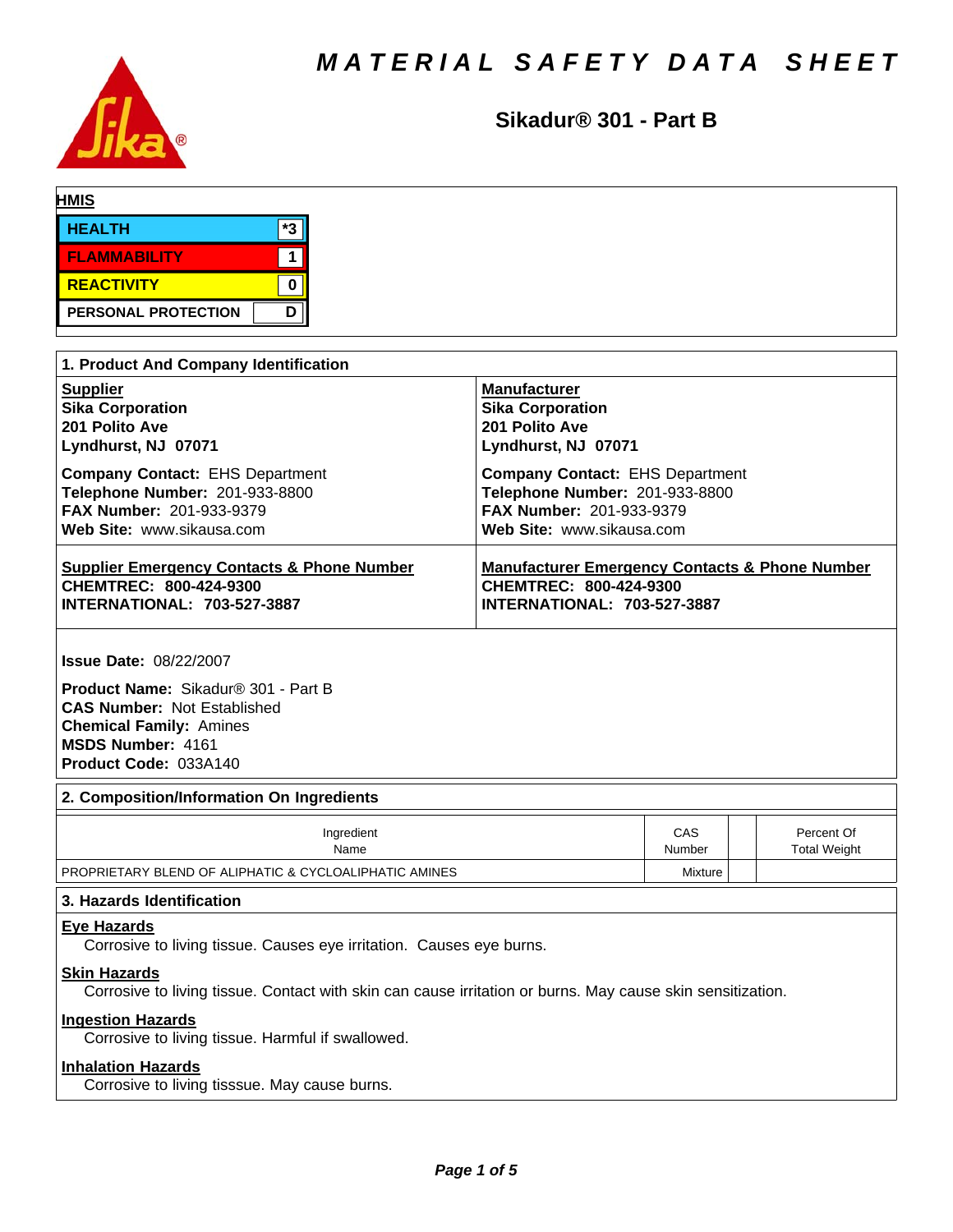# **Sikadur® 301 - Part B**

# **4.First AidMeasures**

## **Eye**

In case of contact, hold eyelids apart and immediately flush eyes with plenty of water for at least 15 minutes. Get medical attention immediately if irritation develops and persists.

### **Skin**

In case of contact, immediately flush skin with soap and plenty of water for at least 15 minutes. Get medical attention immediately if irritation (redness, rash, blistering) develops and persists.

### **Ingestion**

Dilute with water. Do not induce vomiting. Never give anything by mouth to an unconscious victim. Contact physician.

### **Inhalation**

Remove to fresh air. If breathing has stopped, institute artificial respiration. Consult a physician.

### **5. Fire Fighting Measures**

# **Flash Point:** >200 °F

**Autoignition Point:** N/AV°F

# **Fire And Explosion Hazards**

Exposure to heat builds up pressure in closed containers.

## **Extinguishing Media**

In case of fire, use water spray (fog) foam, dry chemical, or CO2.

### **Fire Fighting Instructions**

In the event of a fire, firefighters should wear full protective clothing and NIOSH-approved self-contained breathing apparatus with a full facepiece operated in the pressure demand or other positive pressure mode.

### **6. Accidental Release Measures**

Avoid release to the environment. Use appropriate Personal Protective Equipment (PPE). Contain spill and collect with absorbent material and transfer into suitable containers. Do not flush to sewer or allow to enter waterways. Ventilate enclosed area.

### **7. Handling And Storage**

### **Handling And Storage Precautions**

Keep out of reach of children. Store in a cool, dry, well ventilated area. Keep containers tightly closed.

### **Work/Hygienic Practices**

Wash thoroughly with soap and water after handling.

### **8. Exposure Controls/Personal Protection**

### **Engineering Controls**

Use with adequate general and local exhaust ventilation. Refer to the current edition of "Industrial Ventilation: A Manual of Recommended Practice" published by the American Conference of Governmental Industrial Hygienists for information on the design, installation, use, and maintenance of exhaust systems.

### **Eye/Face Protection**

Faceshield over safety glasses or goggles.

# **Skin Protection**

Avoid skin contact. Wear long sleeve shirt and long pants. Chemical resistant gloves.

#### **Respiratory Protection**

A respirator protection program that meets 29 CFR 1910.134 requirement must be followed whenever workplace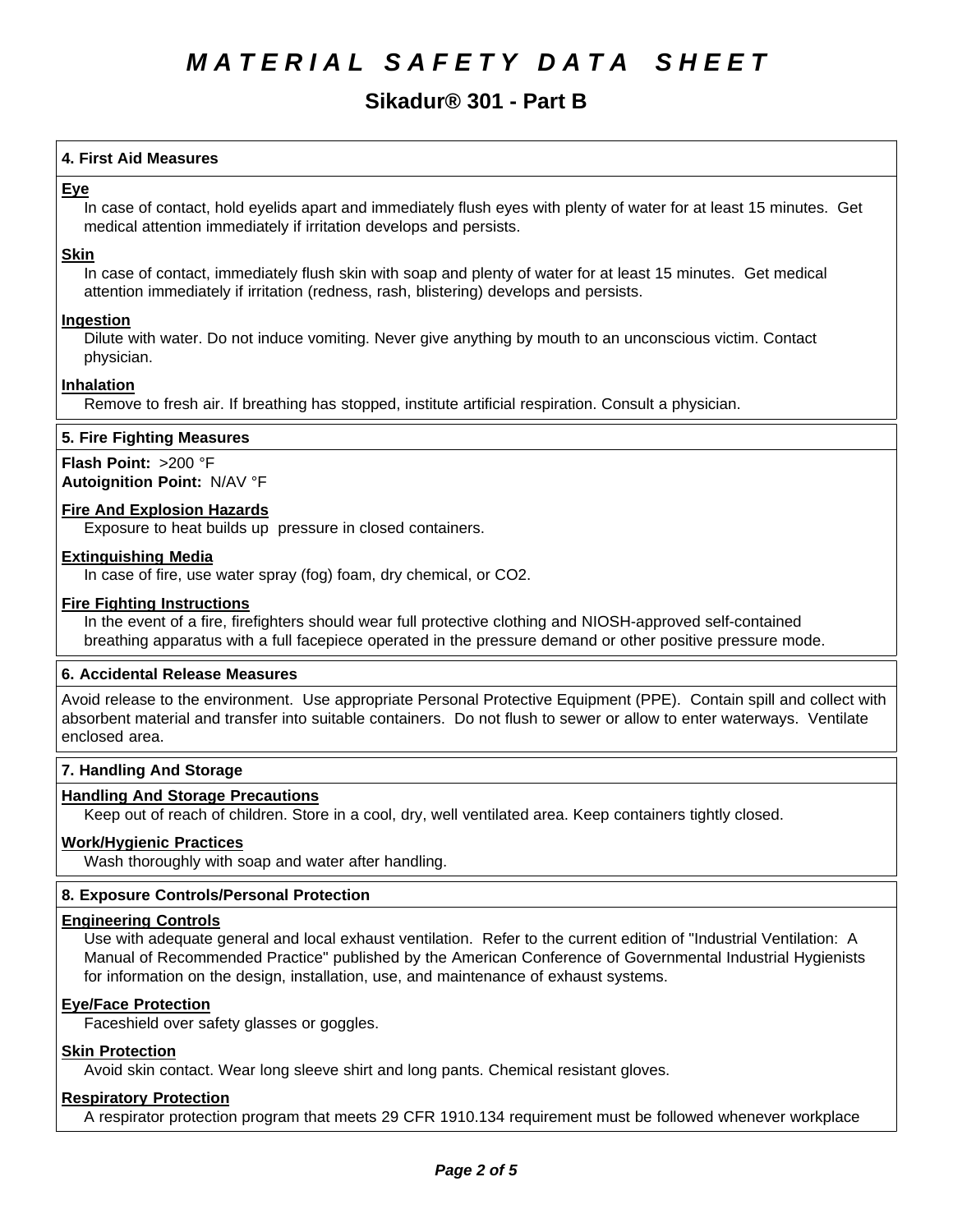# **Sikadur® 301 - Part B**

| 8. Exposure Controls/Personal Protection - Continued                                                                                                                                                                                            |
|-------------------------------------------------------------------------------------------------------------------------------------------------------------------------------------------------------------------------------------------------|
| <b>Respiratory Protection - Continued</b><br>conditions warrant a respirator's use.                                                                                                                                                             |
| <b>Other/General Protection</b><br>Wash thoroughly after handling.                                                                                                                                                                              |
| 9. Physical And Chemical Properties                                                                                                                                                                                                             |
| Appearance<br>Dark Amber Liquid                                                                                                                                                                                                                 |
| Odor<br>Amine odor                                                                                                                                                                                                                              |
| <b>Chemical Type: Mixture</b><br><b>Physical State: Liquid</b><br>Melting Point: N/AV °F<br>Boiling Point: N/AV °F<br>Specific Gravity: 0.99<br>Packing Density: 8.26 lbs/gallon<br>Vapor Density: > Air<br>Evaporation Rate: Slower than ether |
| 10. Stability And Reactivity                                                                                                                                                                                                                    |
| <b>Stability: Stable</b><br>Hazardous Polymerization: Will not occur                                                                                                                                                                            |
| <b>Conditions To Avoid (Stability)</b><br>None Known                                                                                                                                                                                            |
| <b>Incompatible Materials</b><br>Strong oxidizing agents, acid and epoxy resins under uncontrolled conditions.                                                                                                                                  |

# **Hazardous Decomposition Products**

CO, CO2, Oxides of nitrogen, ammonia.

#### **Conditions To Avoid (Polymerization)**

None Known

# **11. Toxicological Information**

### **Conditions Aggravated By Exposure**

Eye disease, skin disorders and allergies, chronic respiratory conditions.

### **12. Ecological Information**

No Data Available...

### **13. Disposal Considerations**

Dispose in accordance with applicable federal, state and local government regulations. Waste generators must determine whether a discarded material is classified as a hazardous waste. USEPA guidelines for the classification determination are listed in 40 CFR Parts 261.3. Additionally, waste generators must consult state and local hazardous waste regulations to ensure complete and accurate classification.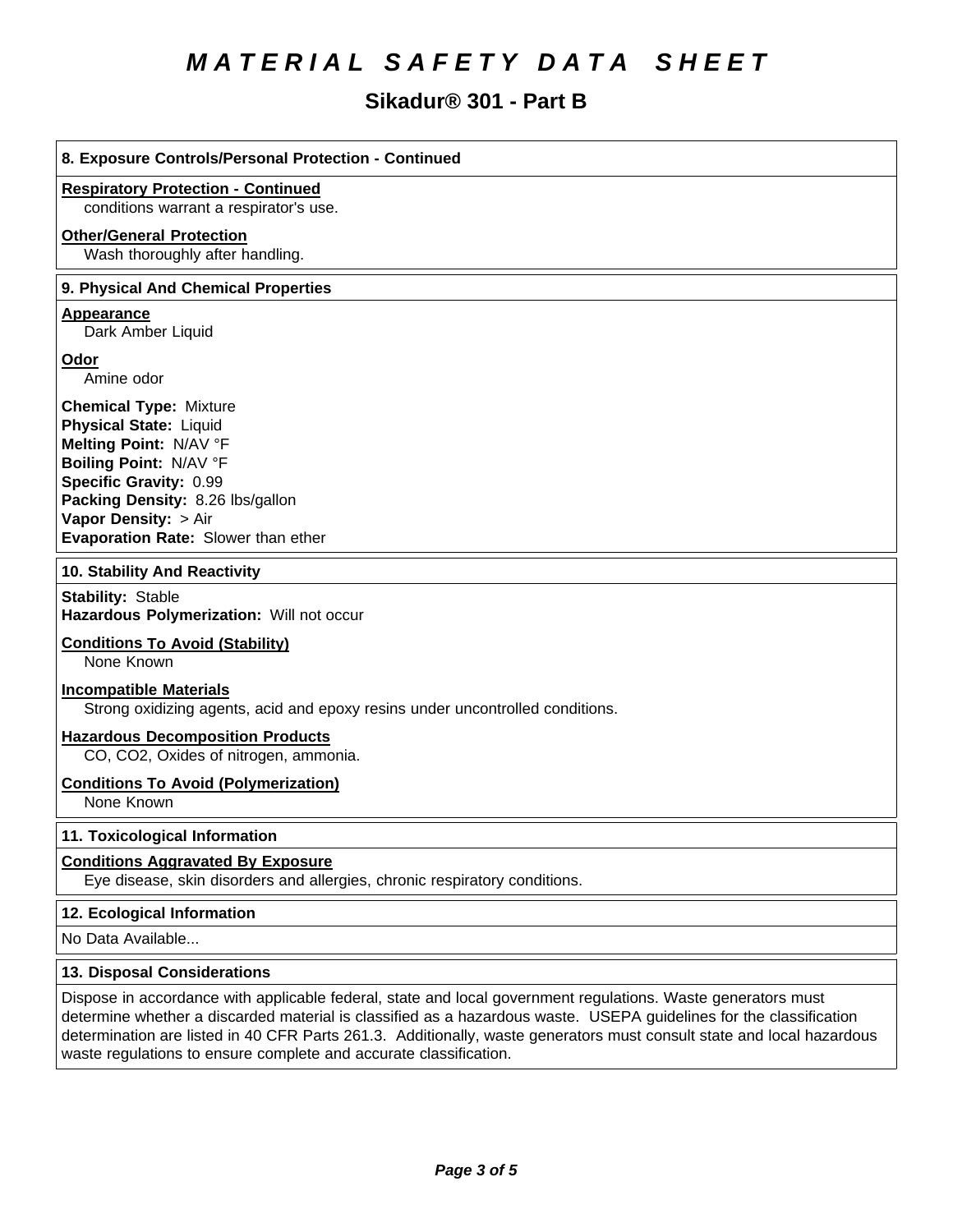# **Sikadur® 301 - Part B**

# **14. Transport Information**

### **Proper Shipping Name**

Corrosive Liquid, Basic, Organic, NOS (Aliphatic and Cycloaliphatic Amines)

### **Hazard Class**

8 PGII

## **DOT Identification Number**

UN3267

# **DOT Shipping Label**

**Corrosive** 

## **15. Regulatory Information**

# **U.S. Regulatory Information**

All ingredients of this product are listed or are excluded from listing under the U.S. Toxic Substances Control Act (TSCA) Chemical Substance Inventory.

### **SARA Hazard Classes**

Acute Health Hazard Chronic Health Hazard

### **SARA Section 313 Notification**

This product does not contain any ingredients regulated under Section 313 of the Emergency Planning and Community Right-To-Know Act of 1986 or 40 CFR 372.

## **16. Other Information**

**HMIS Rating Health: \*3 Fire: 1 Reactivity: 0 PPE: D** 

**Revision/Preparer Information MSDS Preparer:** EHS Department **MSDS Preparer Phone Number:** 201-933-8800 This MSDS Supercedes A Previous MSDS Dated: 05/21/2004

#### **Disclaimer**

The information contained in this Material Safety Data Sheet applies only to the actual Sika Corporation ("Sika") product identified and described herein. This information is not intended to address, nor does it address the use or application of the identified Sika product in combination with any other material, product or process. All of the information set forth herein is based on technical data regarding the identified product that Sika believes to be reliable as of the date hereof. Prior to each use of any Sika product, the user must always read and follow the warnings and instructions on the product's current Technical Data Sheet, product label and Material Safety Data Sheet for each Sika product, which are available at web site and/or telephone number listed in Section 1 of this MSDS.

SIKA MAKES NO WARRANTIES EXPRESS OR IMPLIED AND ASSUMES NO LIABILITY ARISING FROM THIS INFORMATION OR ITS USE. SIKA SHALL NOT BE LIABLE UNDER ANY LEGAL THEORY FOR SPECIAL OR CONSEQUENTIAL DAMAGES AND SHALL NOT BE RESPONSIBLE FOR THE USE OF THIS PRODUCT IN A MANNER TO INFRINGE ON ANY PATENT OR ANY OTHER INTELLECTUAL PROPERTY RIGHTS HELD BY OTHERS.

All sales of Sika products are subject to its current terms and conditions of sale available at www.sikacorp.com or